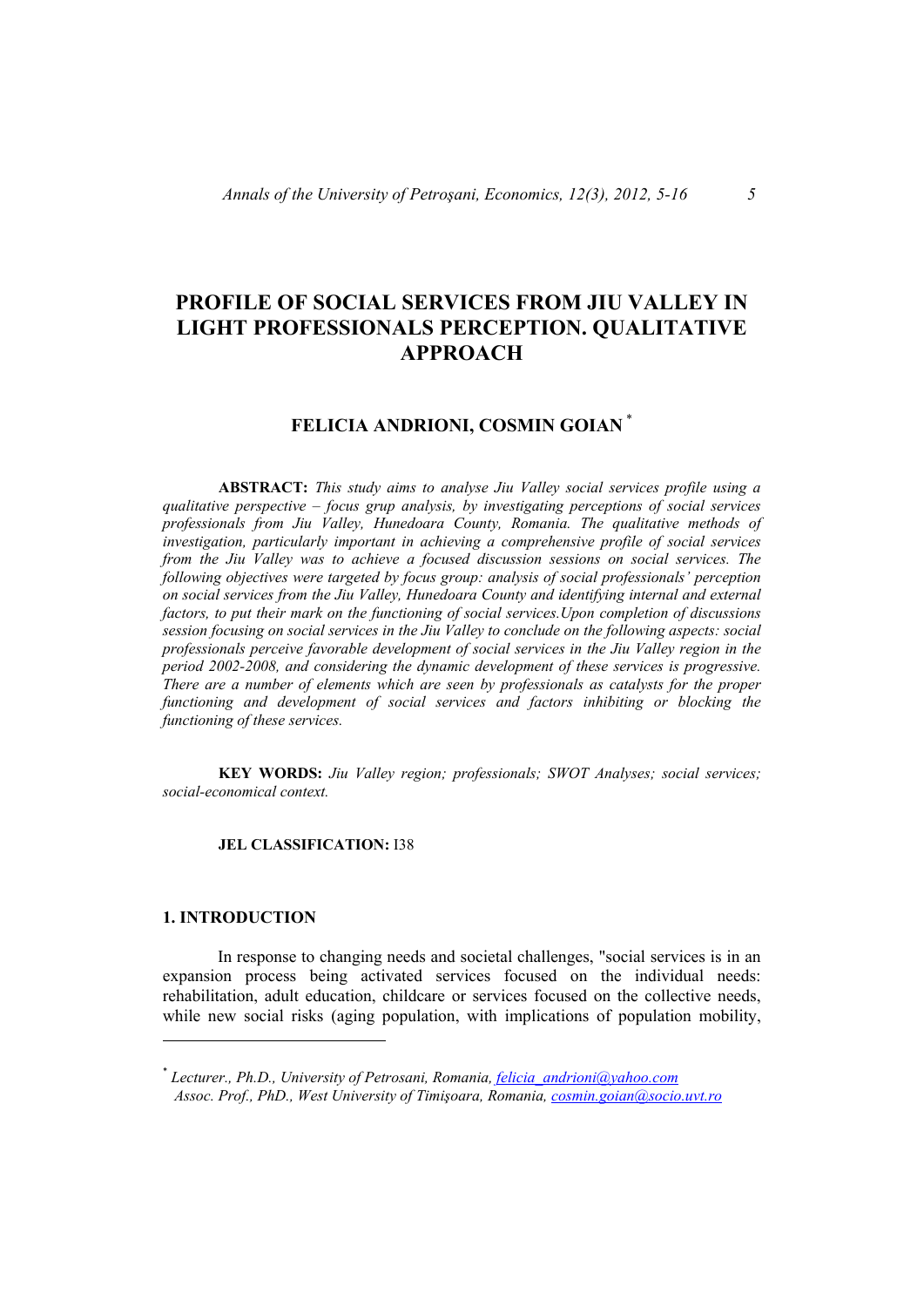changes in family structures, etc.). Today have created a new trend for other types of social services" (European Commission, 2009, p.20).

Acording to Commission of the European Communities in 2008, both at European level and in Romania, there have been recent increases in the diversity of services reflecting different orientations of the European economy and society as a result of the aging population, changes in gender roles and family structures change, technological change and globalization.

In România, need for social services, in the context of socio-economic changes after the post-December 1989 and in the legislative context of development of national social protection system, more elaborate and specialized, has generated an expansion of social services at national and regional or local level, before beginning global crisis in 2008. Research data provided by Holt Romania, stated that under the closure of many institutions in 2002, "the need for social services was growing" (Mărginean, 2003, p.10). Also, in the next few years, the normative acts relevant to the social assistance system adopted within 2004-2006 referring to Law 47/2006 on national social security system, the Law 272/2004 on the protection and promotion of child rights, the Government Ordinance 68/2003 on social services, Order 21/2004 - on minimum standards for child care services type residential, Order 24/2004 on minimum standards for day care centers, Order 48/2004 on minimum standards for the development of life skills, etc., governing the procedures and methodologies for the establishment and development of these services.

In another study conducted by UNICEF in 2006 "Children at risk of hope. An analysis focused on the situation of vulnerable children are excluded and discriminated against in Romania" is presented to many aspects of the situation analysis of vulnerable children in Romania and is explained some of the deficiencies that occur in connection with "accessibility and quality of existing national services for vulnerable children"(UNICEF, 2006, pp. 117-120), deficiencies that attract attention to the real needs of the establishment of truly effective social services in relation to social reality. Thus among the deficiencies of social services in Romania following issues were mentioned: failure to provide an optimal balance between financial support and social services, between family-centered services and solutions that support services outside the family, between the central and decentralized through a balanced system.

Roth M. and Rebeleanu A., (2007) refer to causality between needs, social problems and social assistance. The authors show, on the one hand, the social problem of the client system (individual) as "the result of complex interactions between environmental factors and the hereditary", on the other hand, emphasizing "different view of causality in social work" which "highlights the culture values and mentality values which give rise to social problems"care "pune în evidență valorile culturale și de mentalitate care conduc la aparitia unor probleme sociale" (Roth & Rebeleanu, 2007, pp. 52-53).

In Romania's present social and economic contex, in the process of transition to the market economy, affects large professional groups and represents a important aspect to professionals (Popp, 2010).

Socio-economic complex issue of population in the Jiu Valley has generated an emphasis on necessity and the needs of people living in this area monoindustrial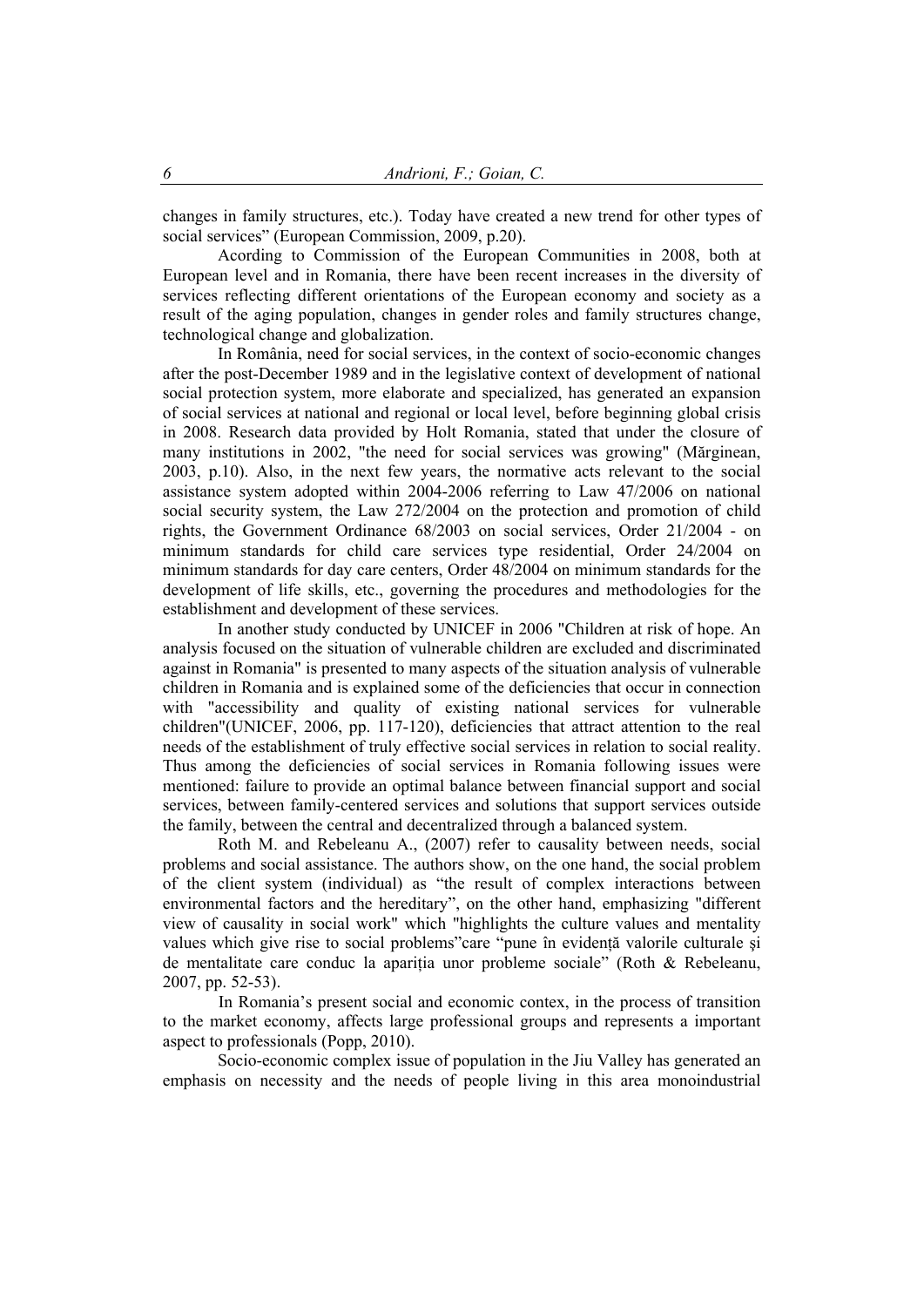depending to age groups of people (children in need, adults with disabilities, poor families with many children, Elderly persons to at-risk, etc.) or according to their specific problems (poverty, housing debt, educational deficiencies, problems with relationships, employment gaps, etc.).

Successive stages of economic restructuring operate at the Hunedoara County and Jiu Valley area, the lack of viable investment alternatives are continuously generated a major negative impact among the population. Economic consequences have been fully reflected on the social increased poverty in the area damaging the quality of life. These negative aspects have induced an accumulated economic and psychological discomfort to the individual level.

Industrial restructuring in the area have brought serious social problems in the population that conditioned the creation of social services to meet the needs of the population area. Individual and social needs of the population in permanent dynamic have resulted evolution of the social services sector.

## **2. PROFILE OF SOCIAL SERVICES IN THE JIU VALLEY - QUALITATIVE METHODOLOGICAL APPROACH**

To achieve a comprehensive profile of social services in the Jiu Valley was used as a qualitative method of investigation focused discussion session (focus group) on social services with social professionals working in social services in the Jiu Valley, Hunedoara County.

*The following objectives were targeted focus group:"*analysis of social professionals perception on social services from the Jiu Valley, Hunedoara County"and "identifying internal and external factors, to put their mark on the functioning of social services" ( $\text{SWOT}^1$  analysis for these services).

Focus group discussion session started with the *following research questions:*  What are the internal and external factors that contribute to the development of social services?; What are the positive elements perceived by professionals as catalysts (facilitator elements) in the development of social services in the Jiu Valley?; What is the perception of professionals on the negative elements that block the development of social services?; What are the main opportunities that contribute to the continuity of social services in the Jiu Valley?; What kind of risks facing social services in the Jiu Valley?; What are the social services function in the Jiu Valley, in the opinion of professionals?; How professionals see the causes that led to weaknesses and risks in social services?; What types of needs of the population covered by social services?

## **2.1. Methodological approach description**

 A number of 12 professionals working in social services from Jiu Valley have participated in the focus group session was held as planned initial, after, in advance, expressed their intention to participate - included in the questionnaire - this group

<sup>&</sup>lt;sup>1</sup> SWOT- Strengths/ Weaknesses/ Opportunities/ Threats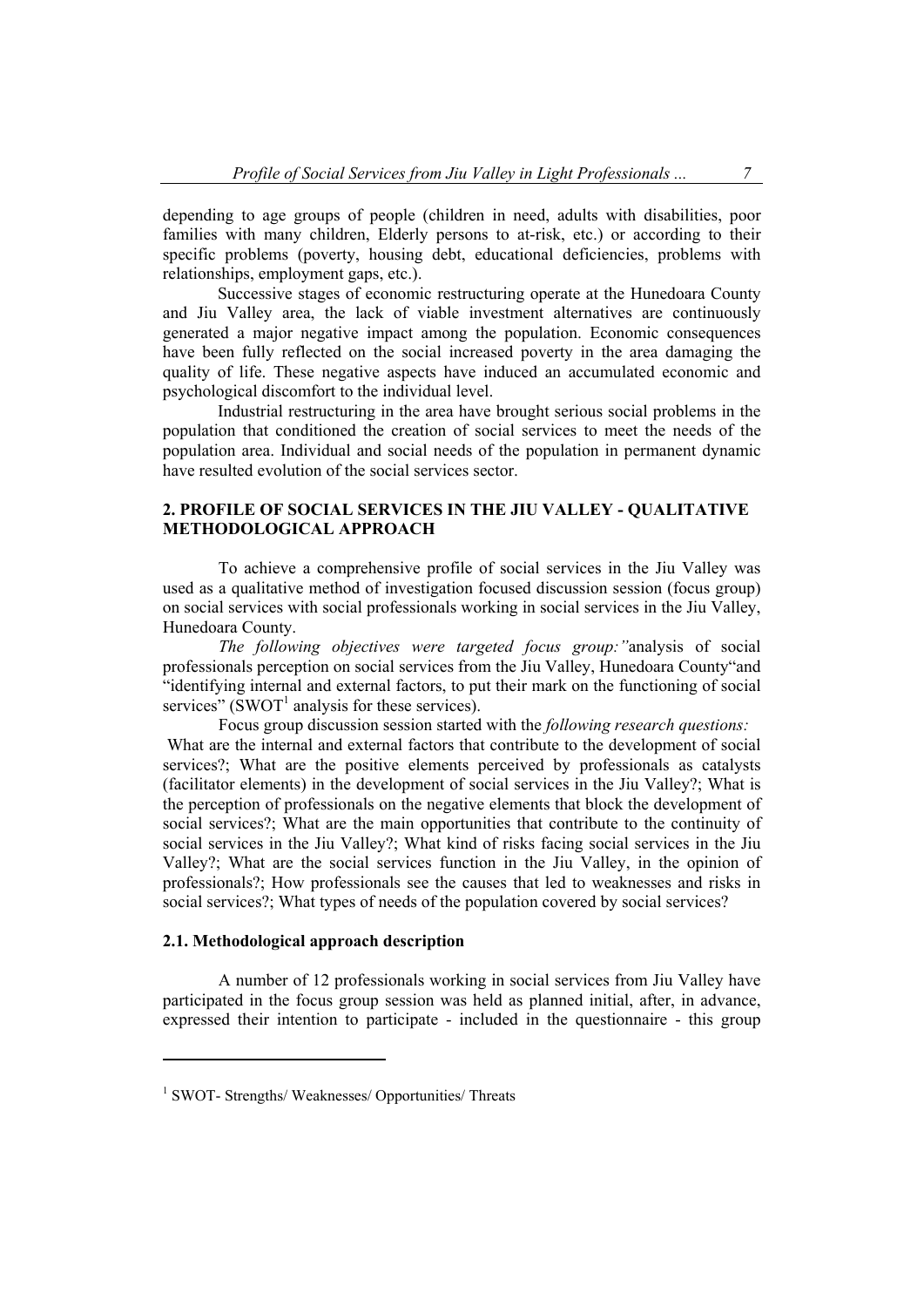discussion focused on the subject. Type of the group was homogeneous, closed. A discussion meeting was held which lasted for 115 minutes. Training period necessary for the application of this method was 1 month, during which, in addition prepare documentation set, were selected participants who have sent written invitations to participate in the discussion session that was to take place, they were contacted by phone to confirm participation. Have been sent several invitations to the discution session, for there to be certainty participation to a number of 10 to 12 professionals that know the social services problems in the Jiu Valley.

 To achieve this methods have been used three main instruments: Protocol focus group interview guide to focus group participants and podium technique.

 Approach for conducting focused group discussions - according to the protocol focus group - the following development stage: a) the introductory section, b) addressing the questions and recording responses, c) completion of the session. After the first stage of the scroll, which was presented the topics covered by study and was facilitated presenting participants, followed the second step of addressing the key questions contained in the interview (1), followed by the presentation of professional responses. One of the basic ideas outlined at the beginning of the meeting was that "there is no right or wrong answers to questions will be addressed and that every opinion expressed by participants is extremely valuable for this study" and another made mention at the beginning of the meeting was on using information that were to be used only for scientific purposes. To centralize responses of professionals in order of importance was used the podium technique where each participant had to summarize the issues requested in descending order of their importance since analyzed aspects of the situation on first, second or third place. Also, it has been successfully used brainstorming technique (storm of ideas) on each item covered by research. Brainstorming technique was selected especially because, being a participatory qualitative technique its value generating very many significant ideas for the theme concerned.

 Focus group session participants were selected from a large number of potential participants (63 professionals) have indicated their intention to participate in group discussions. To be selected participants were used several selection criteria: voluntary option to participate in group discussions of professionals, availability of professionals to participate during the scheduled focus group session, the topics covered interest, confirmation of participation in session discussion. To answer research questions concerned, *the first direction of discutions targed at shaping of the SWOT analysis* Strengths, Weakness, Opportunities, Threats of social services from Jiu Valley from social professionals perspective. This SWOT analysis aimed *identifying internal and external factors favorable or unfavorable to put their mark on the functioning of social services* and *the second direction of discussions* focused on *shaping a social services profile based on the perception of professionals* participating in the focus group session.

 To answer research questions concerned the following discussion topics were discussed:

a) For *SWOT analysis of social services from Jiu Valey* the following topics were addressed: a.1. Identifying the strengths / benefits of social services; a.2. Identifying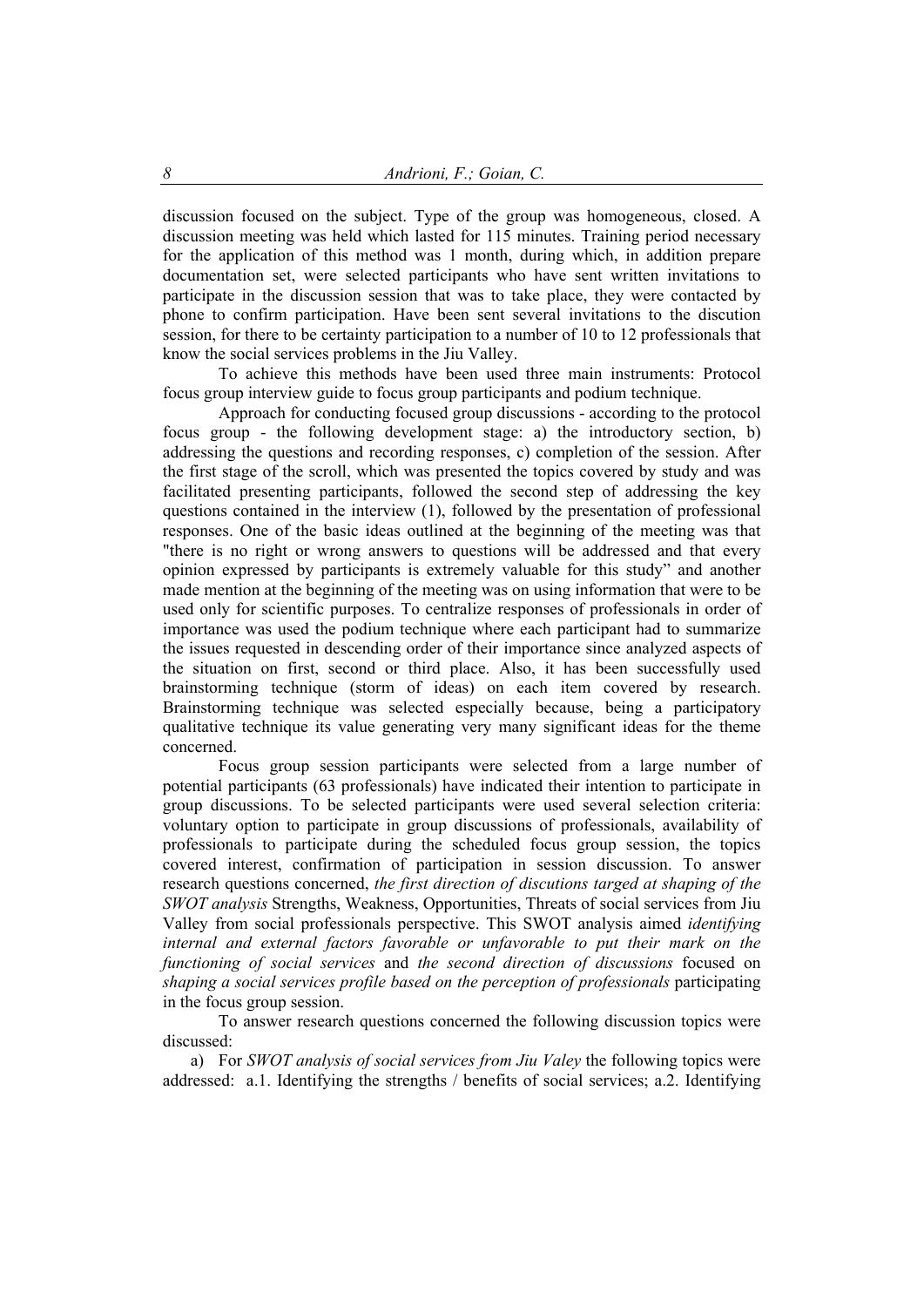weaknesses in social services; a.3. Identifying opportunities; a.4. Identifying risks

b) In order to shape perceptions of professionals on the development of social services were targeted following items: b.1. identifying existing social services; b.2. elements that led to the development social services; b.3. causes that have led to Weaknesses and Threats; b.4. needs categories covered by the social services

## **2.2. Data analysis and interpretation of focus-group**

 **a)** *The first round of discutions aimed shaping the direction of SWOT Analysis* Strengths, Weakness, Opportunities, Threats of social services from Jiu Valley from the perspective of social professionals. The SWOT analysis aimed *identifying internal and external factors favorable or unfavorable which influencing the functioning of social services*.

 SWOT Analysis used podium technique and brainstorming techniques for to collect relevant data.

 Regarding *the strengths* of social services from the Jiu Valley were synthesized following points of view in order of their enunciation:

 - Activism, motivation, perseverance and goodwill of volunteers "*volunteers who help are very kind and persistent in their actions, being helpful for social services and especially in difficult times and proved its utility …*" (N.E., social worker, private service), existence of young employees, interpersonal communication, experience in implementation of social projects "*a real strength for the benefit of youth social services is determined by the communication team and team collaboration which delivers beautiful results for services*" (M.A., legal representant private service), diversity of actions, specific target group, organizational transparency, applicability of laws, " I wish to point out that social services in the Jiu Valley is a large palette of social actions generated by the target and beneficiaries of social service" (C.D., psihologist, private service), , existence of financial resources "…*strengths of public social services are determined by the fact that they have the financial resources for social intervention and there are some clear legal rules that help them act*" (M.E., social worker, public service), wide range of target groups, prevention and limitation of risk situations, social support beneficiaries, replicable models of participatory at national level, recognition efficiency of social services at international level, development non-formal methods "*passion of social professionals in relation to social work and respect for professional ethics in relation to service users*" (C.T., psychopedagogue privat social service), efficient use of resources, the existence of specialized human resources, intervention professionalised, providing integrated services complex, the optimism of some beneficiaries, organizational collaboration with international entities, respondents social actions to the real needs of the population, infrastructure services - existing equipment, adapting financial resources at beneficiaries, information resources in child protection field.

 Regarding the *weakness* of social services from the Jiu Valley were synthesized following points of view in order of their enunciation:

 - The inability to counteract inadequate attitude of the beneficiaries, "*difficulty of co-optation of social beneficiaries in social activities*" (P.O., voluntary priest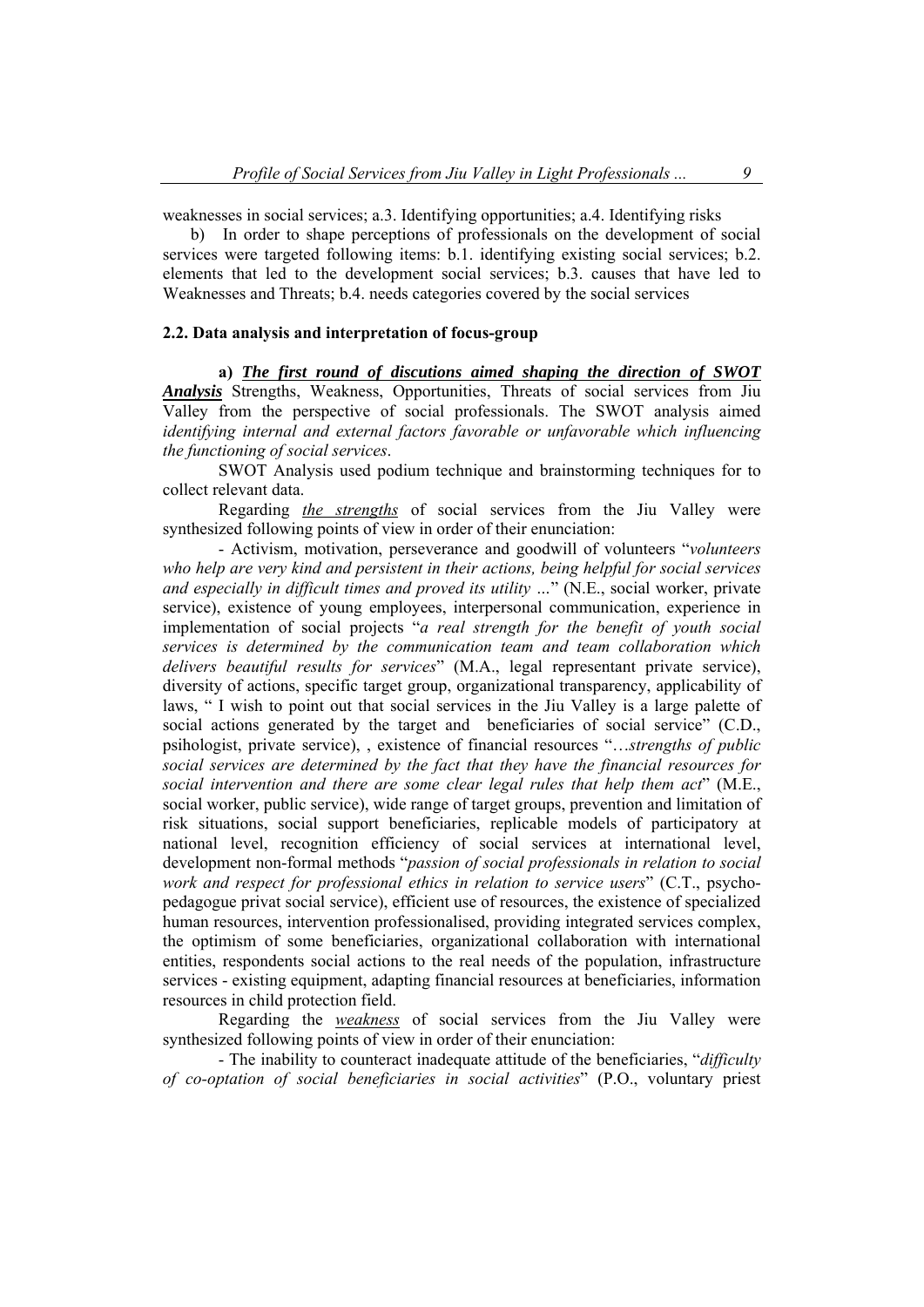coordinator privete social service Petroşani), "*There is a lack of financing services to ensure their continuity*" (B.M., social worker private service Petroşani), dependence on social service beneficiaries, the limited number of beneficiaries of services, "*material and financial resources are limited for some services provided by the NGO sector*" (R.C., legal representant private social service Petroşani "*excessive bureaucracy in social services and staff are demotivated* (A.C., professional public service Petroşani), "*insufficient legal information resources and legislative gaps*" (M.E., social worker public service Petroşani), "*communication with difficult beneficiaries, collaboration between public institutions and NGOs is difficult and centralization of social services is maintained despite the legal regulations of decentralization* (N.E., social worker public service Petroşani), "*social action model of some types of private social services has been developed determinated period of time and exponential growth best practice model generates organizational inability to ensure service quality*" (C.T., psychopedagogue privat social service Lupeni), "*migration of young people in other areas with higher economic potential*" (B.O., voluntary private service Petroşani), lack of coherence in the actions of public services, "*political influences put their imprint on the development of services"* (C.A., educator public service Petroşani), results of intervention in relation to their work, "number of beneficiaries is not provided in relation with the resources" (C.D., psihologist privat service Petrila), "*difficult procedure to access grants*" (N.E., social worker, private service Petroşani), "*insufficient involvement of public authorities on the issue of sustainability of social services*" (B.M., social worker private service).

 It notes the following features regarding to identify *opportunities* from the social services:

 - "The large number of funding programs" (C.D., psihologist privat service Petrila), "*European opening, the exchange of experience of all social sectors, foreign voluntary resources*" (C.T., psycho-pedagogue private service Lupeni), permissive legislation, private/public partnerships, "*specialized of youth in social and human sciences segment lead to the professionalization of social services*" (N.E., social worker private service Petroşani), "*social cooperation*" (D.N., psychologist private service), "*partnerships with international organizations, there is already funded social programs*" (P.O., voluntary priest coordinator privete social service Petroşani), "*experience in social services necessary to carry out fundraising activities*" (B.M., social worker private service Petroşani), "*NGOs flexibility to adapt to the needs of beneficiaries of social services*" (C.D., psychologist private service Petrila), "*Corporate social responsibility for youth services*" (M.A., representant private service Petroşani), "*social services have an excellent human potential*" (B.M., social worker private service), "*legislative changes easy sustainability of social services and also employment of graduates and young professionals in social work in public social services*" (A.C., educator public service Petroşani).

 Regarding the *threats* of social services from the Jiu Valley were synthesized following points of view in order of their enunciation:

 - "Closure of other mines in the Jiu Valley area will affect the evolution of social services and increase the number of beneficiaries in inequitable relation with resources" (N.E., social worker private service Petroşani), "currently socio-economic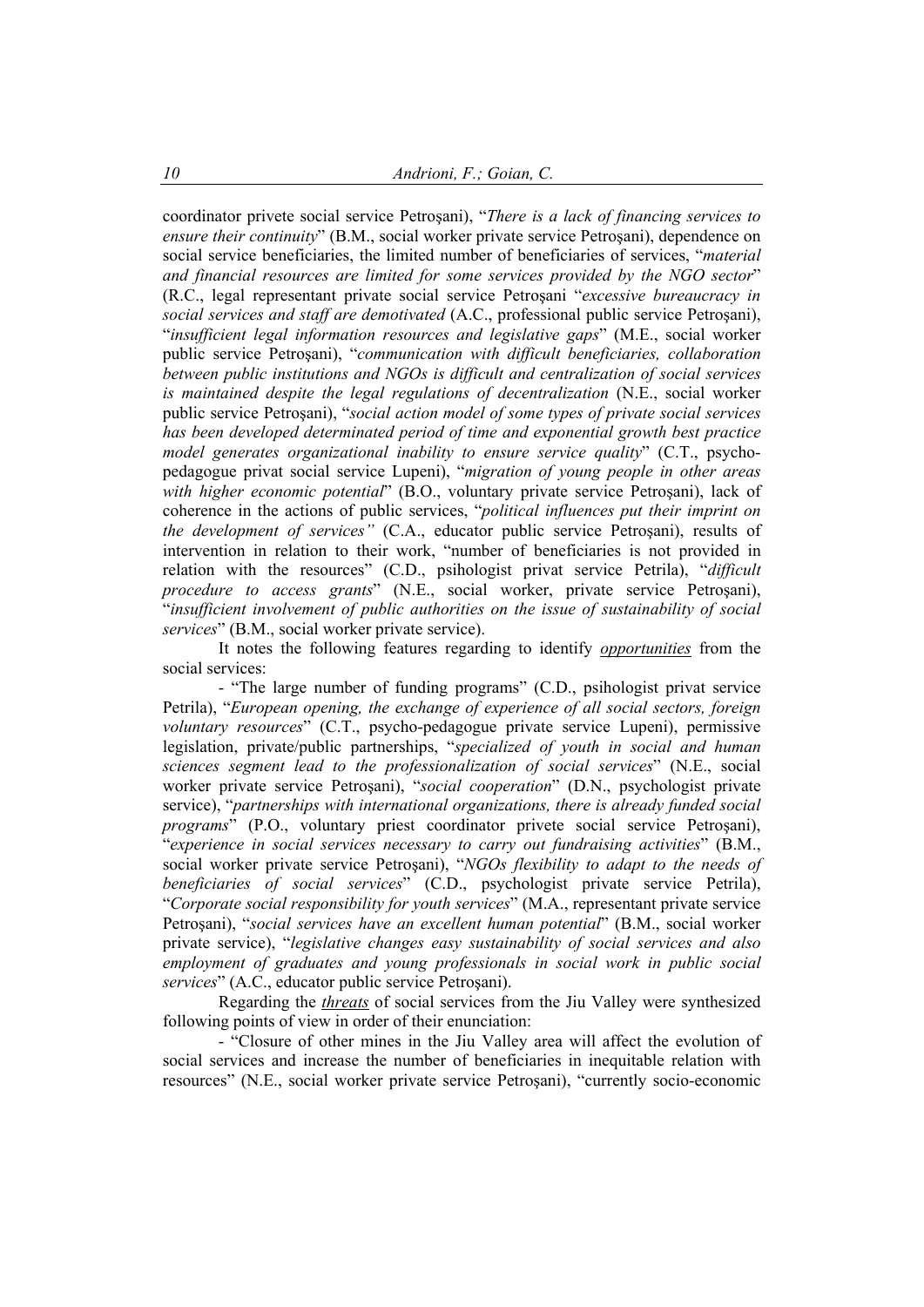crisis generates reducing social services budgets" (C.D., psychologist private service Petrila), "conditional financing that are directed only to some types of social action" (B.O., voluntary private service Petroşani), "the rigidity manifested by some public institutions in supporting private social services" (T.M., social worker Petrila), "the risk having the same low salaries of specialists will lead to demotivation social professionals" (C.T., psycho-pedagogue private social service Lupeni),"lack of accesing structural funds for social services is another major risk (C.T., psychopedagogue private social service Lupeni).

 In achieving *the SWOT analysis* all statements made by the participants have been summarized and prioritized in order of decreasing highlighted by respondents in the podium technique, then have been centralized into analytical diagram only those considered most important by the professionals.

 In order to achieve an objective analysis of information obtained and to respond to research questions was necessary to group pairs of variables to view to achieving a synthesis with which to identify the factors (internal or external) which facilitating the proper functioning of social services and risk factors that put their imprint on the functioning of social services.

 The elements illustrated to the above matrix, we find that the strengths and weaknesses as a counterbalance to the opportunities and risks of social services. See that despite the fact that there are a number of risk factors related to the external environment *that can threaten the the proper functioning of social services* (mine closure, layoffs, demotivation specialists, increasing the number of beneficiaries of services, socio-economic crisis, budget reducing), *at the same time there are many external factors that determine positive some opportunities that can generate social service development* (possibility of new budgetary resources by accessing European funds, legislative changes that can support social programs, opening European who can facilitate access to updated information to field of social services that implicitly promote the development of social services, experience to accessing other social service resources may be the opportunity for partnership through an important resource for other social services which have not this capability).

 Also, regards *strengths* generalized by respondents for social services from the Jiu Valley (manifestation of complex social integrative action, voluntary human existence, the existence of financial and material resources, large diversification of the target group or category of users of social services, organizational transparency, social service experience in the application of various social projects, functional models of good practice, experience to implementation of social projects, organizational transparency) *these will reduce vulnerability to potential threats or risks that could affect the functioning of social services in the Jiu Valley*. *Correlation between opportunities and strengths of social services concerns all the opportunities that best correspond to the strengths identified to order to optimize the operation of social services* (for example the strenghts: "experience in applying previous social project" correlated with the opportunity, existence of a large type of European funding programs" will lead towards increasing efficiency and service quality social services to recipients of services).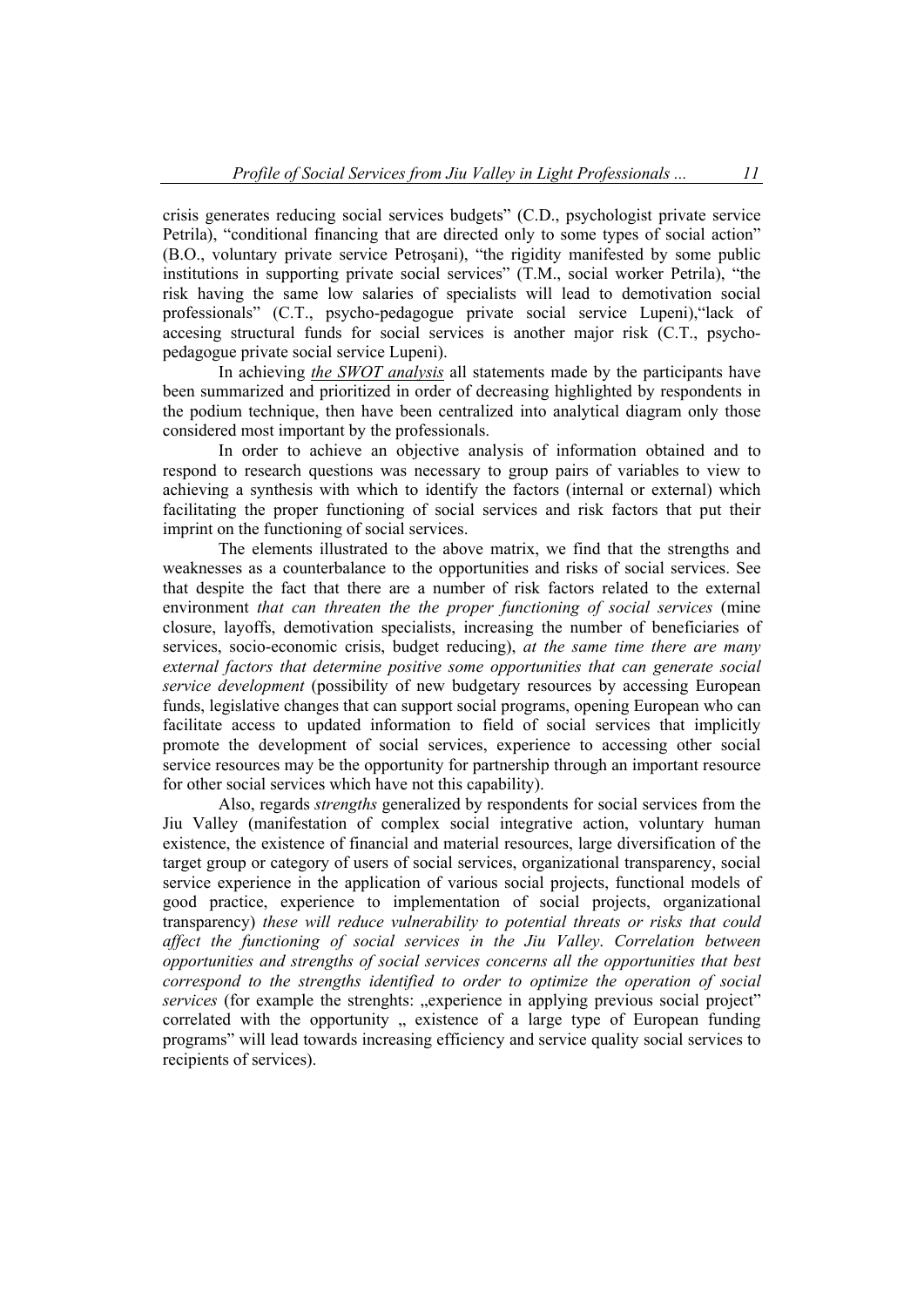SWOT analysis of social services in the Jiu Valley in general illustrates that elements concur to maximize and optimize the social services and what elements can minimize the challenges to social services in this area. (See graphic 1)



Factors encouraging the development of social services

Factors discouraging the development of social services

### **Figure 1. Synthetic SWOT Analysis**

 **b)** *The second round of discutions was focused on outlining a profile of social services.* Professionals were identified a number of 14 social service from the Jiu Valley cities. Concerning the development of social services in the period 2002 - 2008 from Jiu Valley Hunedoara County, the participants concluded that there is an progressive curve upward social services in the area (Figure 2).





On the question "What elements do you think they competed in the development of these social services?" social professionals agreed on the following issues that generated dynamics of social services: *"- In my opinion need of social services was something very normal in the Petrosani and Jiu Valley community. Do not forget that during the closed mines in the area have been generated an explosion of social problems that caused the emergence and development of social services"* (N.E.,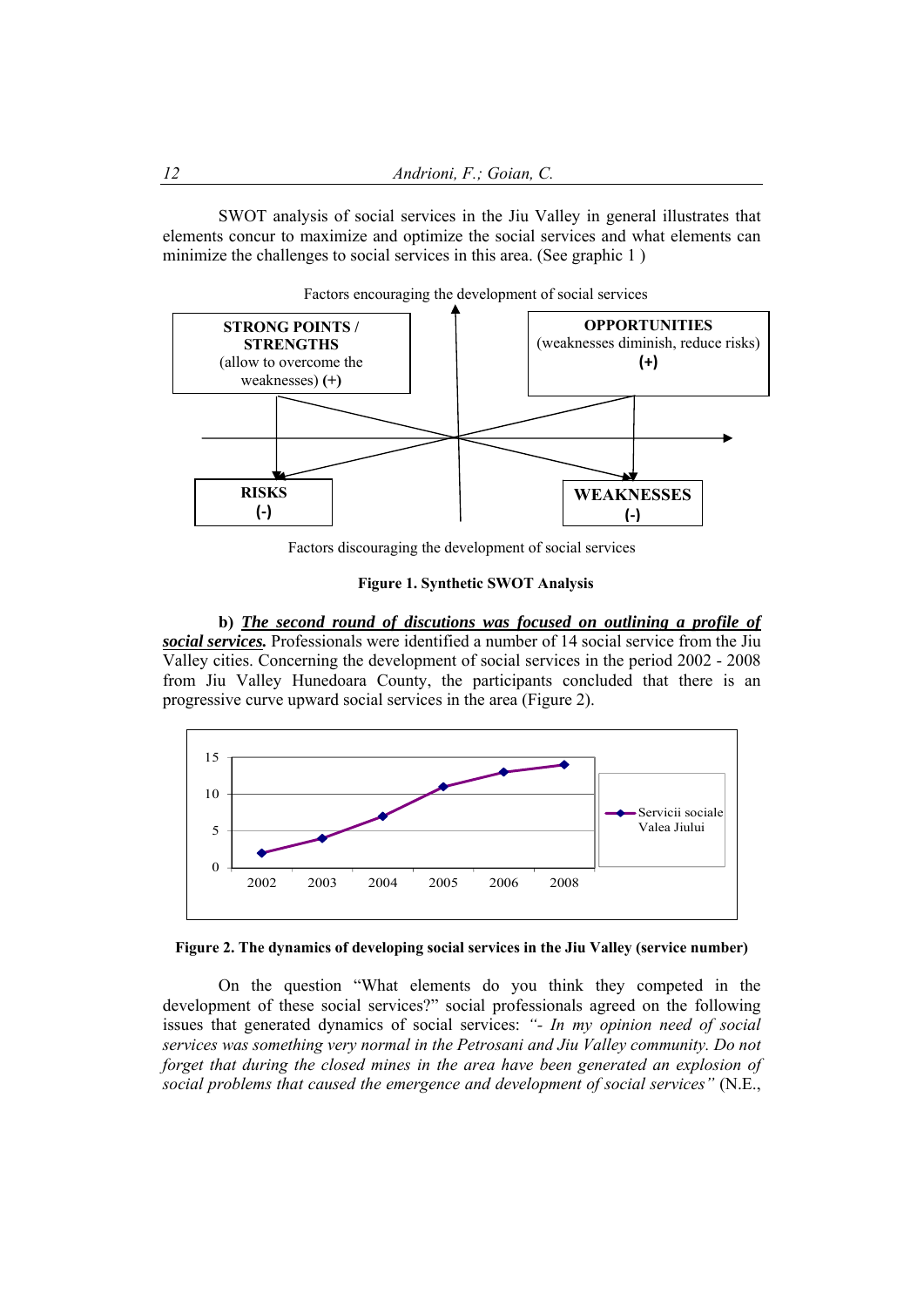social worker, private service); "- *Legal frame competed on the development of these social services [...] for example 2%, and the law sponsored legislation supported to some measure social services* (T.M., social worker Petrila); "- *I believe that the legislation becoming more specific help us to perfect the social services*"(P.O., voluntary priest coordinator privete social service Petroşani); *"*- *Coverage of the needs of service users has led to the creation of many social services in the Jiu Valley for example the need for food determined the creation social canteen or social assistance at home or the need for communication and relationship determined the creation counseling centers for parents or day care centers*" (B.O., voluntary private service Petrosani).

 The main issues mentioned by professionals who have competed at the social services were, in addition to those listed above (the legal or legislative frames, needs of beneficiaries, geographical location or field of activity, adverse external conditions the closure of mines) and ability for self-financial service capacity to attract private funds for these services and credibility of social services at community level.

 To identify *internal and external factors that facilitate or make it difficult the development of social services*, and to understand what contributes to the development of weaknesses to social services was done an analysis 'cause - effect', using technique "tree diagram problems" through have been identified which the main causes leading to the emergence of weaknesses to social services. In this sense, the experts mentioned the following reasons: the limited budget allocated to social services system *"public authorities do not allocate funds for social services provided by NGOs and NGOs are forced to identify their own resources are not easy to obtain"* (N.E., social worker private service Petroşani), large number of calls for help coming from the community "... *social services face the problem of numerous requests for help coming from the people in the community, demands that can not be totally honored"* (M.E., social worker, public service), insufficient financial resources to meet the needs of social services and legal frame unfavorable*"even if made progress in legislative field,* There are some methodological weaknesses *for example increasing quality of social services*  the standards provided by law but by same resources*"* (B.M., social worker, private service), institutional framework, political factors, socio-economic instability.

 In the figure 3 is outlined the tree social services problems which presented graphically the relationship between the causes that have led to weaknesses in social services.

 An interesting aspect of the discussion session was the passage of the subject items that have favored the development of social services subject to the needs of the population, from the discussion of participants distinguished very often the term "needs". The respondents agreed the idea that there is a direct relationship between the needs of beneficiaries and types of social services and after enunciating the main categories of needs: basic physiological needs (need for hot food or basic food, clothing, footwear, shelter, personal care plan), health needs (for drugs and primary care at home), affective needs and emotional needs, needs of family affiliation, safety needs, social utility needs, the need for respect, the need for self-fulfillment and spiritual needs, have been highlighted general types of services who cover needs described above.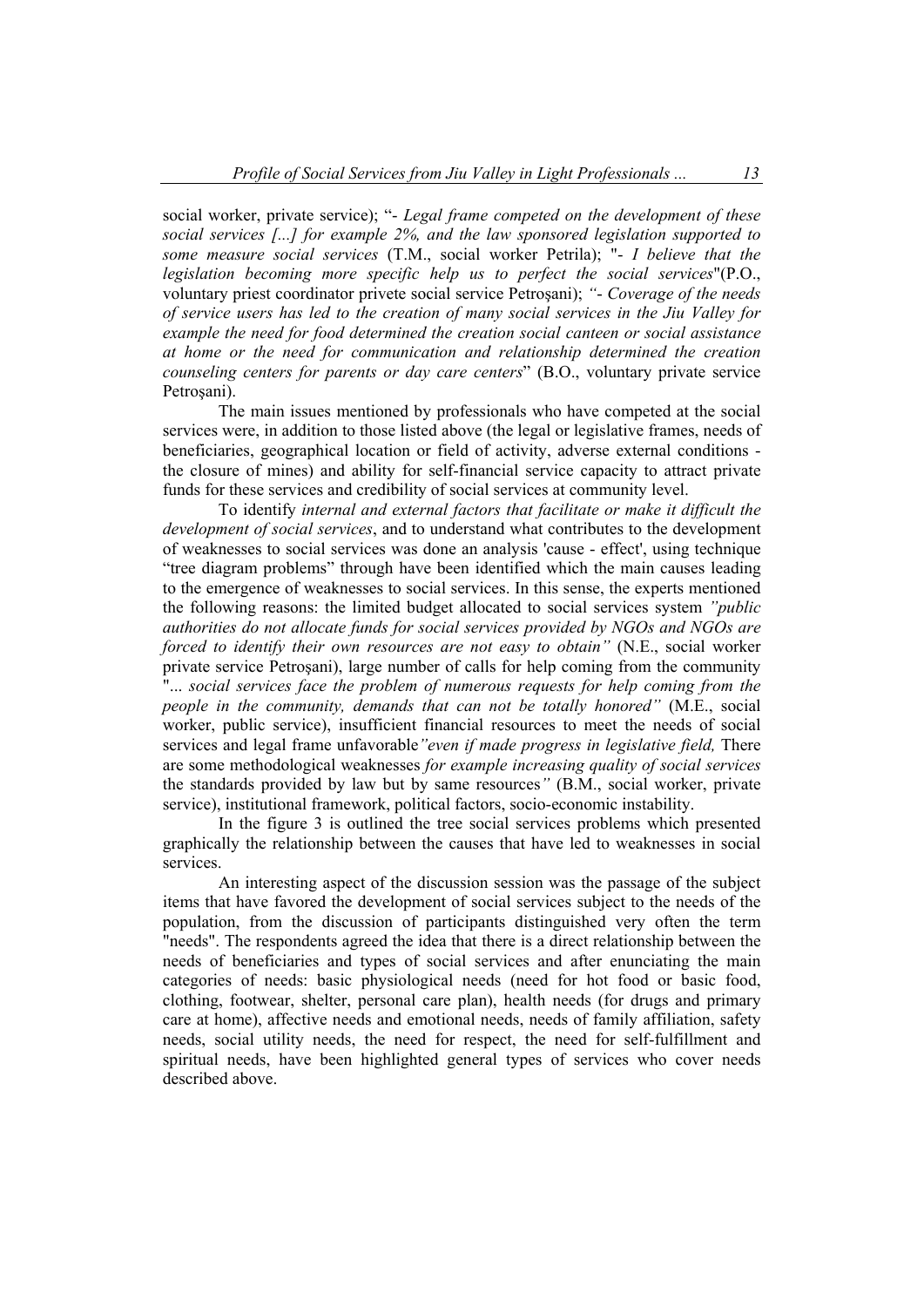

**Figure 3. The tree diagram of social services problems** 

 In the closing session of talks focused on the theme of social services in the Jiu Valley was enunciated need to deepen the subject of social services from Valea Jiului to identify ways of cooperation between social service specialists conducive to improving the organization and operation of services.

 *Data interpretation focus group is descriptive* revealing statements of participants as they were recorded to the session focused discussions *this analysis are not analytical*, particularly concerned by the perception of professionals on social services from Jiu Valley.

 Focus group method was welcomed for direct extraction of objective information on social services, facilitating the identification of social perceptions of professionals on the dynamics of development of these services.

## **3. CONCLUSIONS**

 Upon completion of discussions session focusing on social services in the Jiu Valley to conclude on the following aspects:

 a) *From the perspective of social professionals' perception on social services from the Jiu Valley*. Social professionals perceive favorable development of social services in the Jiu Valley region in the period 2002-2008, accentuating, in order of their development, 14 social services from the Jiu Valley cities and considering the dynamic development of these services is progressive. There are a number of elements which are seen by professionals as catalysts for the proper functioning and development of social services and factors inhibiting or blocking the functioning of these services.

 *The main factors contributing to the development of social services from Jiu Valley* identified by experts are*: socio-economic context* (closure of mines in the area, staff restructuring) that triggered a complex social problem of population in the area, generating the need for social services and development of these services; l*egislative*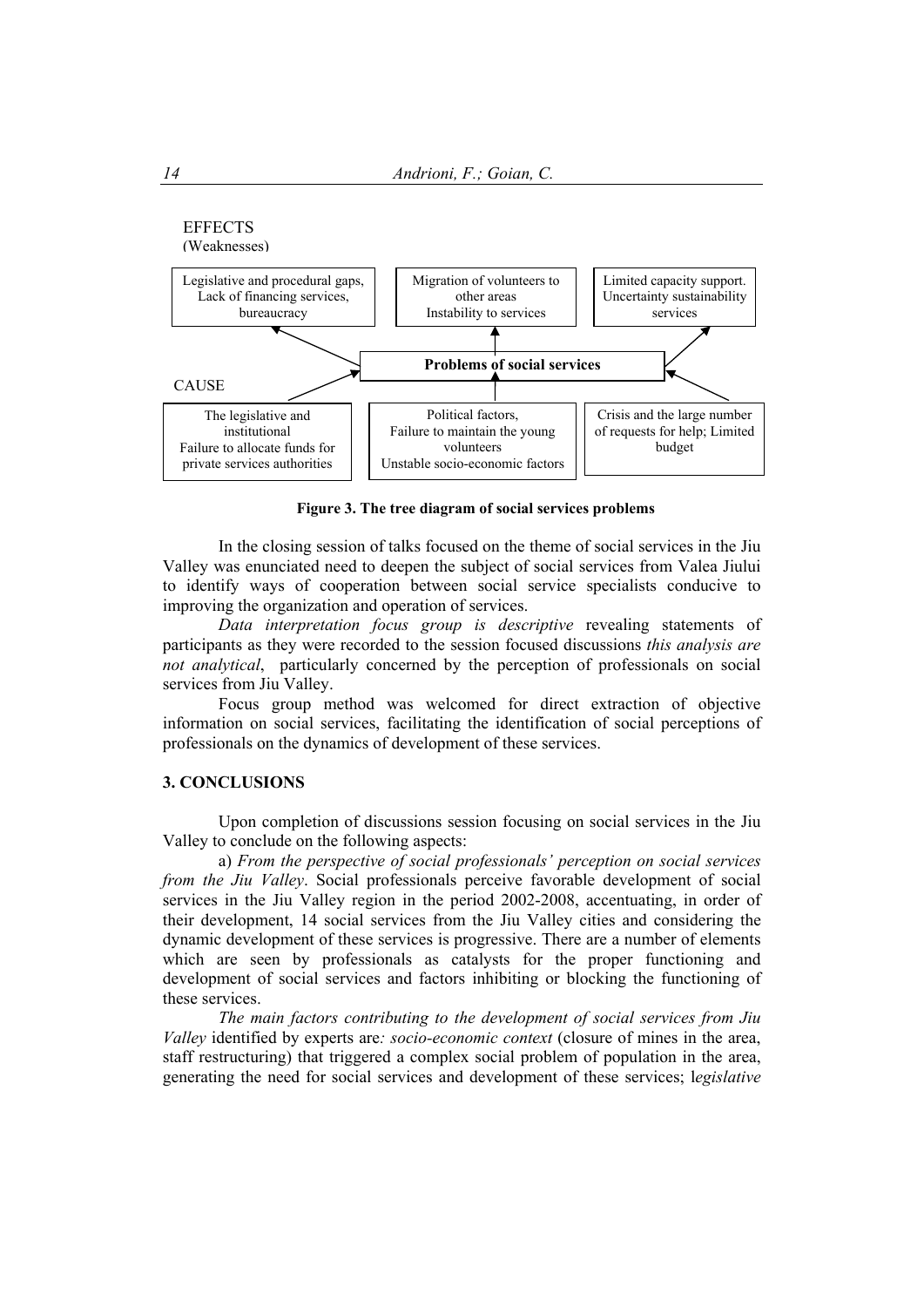*situation* becoming more specific favored the development of social services*, facilities of mining areas* contributed to the development of social services because the Jiu Valley region getting to be regarded as deprived area, providing institutions have access to more resources for the creation and development services; and not least was highlighted *areas of social activities* (particularly child protection) that generated the development of some segments of the services in detriment of other services (protection of older adults). By contrast, *the main inhibiting factors* identified by experts who have hindered the development of social services in the Jiu Valley are: *limited budget* allocated to private social services by local public institutions, *insufficient resources* to meet social needs of service users, *socio-economic instability* has made its mark on the functioning of social services, *institutional elements bureaucratic* procedures slowed social and *political factors* - frequent changes in political structures generated instability in social services.

 *b) The SWOT analysis in terms of internal factors (strengths, weaknesses) and external factors (opportunities, risks) that contribute to development or stagnation of social services in Jiu Valley.* Creating a profile of the functional social services in the Jiu Valley is a need for the public and private providers of social services, in order to facilitate a better understanding of strengths but also the real problems facing these services. Proper functioning of social services in the Jiu Valley is clearly influenced by internal and external factors that put their mark favorably or unfavorably on such services. Analysis and knowledge of internal and external organizational factors leading to minimization of Jiu Valley social services risk and also contributes to maximizing existing resources in these services.

 Regarding *the perception of professionals on internal factors* which affecting the proper functioning of social services, *are shown following strengths*, or positive aspects characterizing social services from Jiu Valley: *complex integrative actions type* of social services, *target group and category diversified of service users*, *the organizational transparency*, *resource efficiency*, *experience in implementation of social projects*, *social replicable models* of national level and *material and human resources* existence. Moreover, *the weaknesses* identified at the Jiu Valley social services refer to *the uncertainty of continuity and sustainability services*, *the difficult procedure access to EU funds*, *the growing number of requests for services* that generate incapacity to service all requests, *the bureaucracy*, *and the migration of young professionals* to other more developed areas with economic potential or *insufficient financial resources*.

 Regarding *professionals perception on external factors* that put their mark on social services *are highlighted the following opportunities*: *European openness*, exchange of experience between social sectors, social services *flexibility and adaptability* to the changing needs of service users, some regulations *favorable legislation* (2% Law and sponsorship) but following *threats or risks* that could affect the proper functioning of social services: the current *socio-economic instability* that has repercussions on social services budgets decline, *the possibility of closing other Jiu Valley mines* which may affect the development of social services and increasing the number of beneficiaries services, *restructuring of public social services staff*, rigidity manifested by some public institutions to support private social services, *specialists*